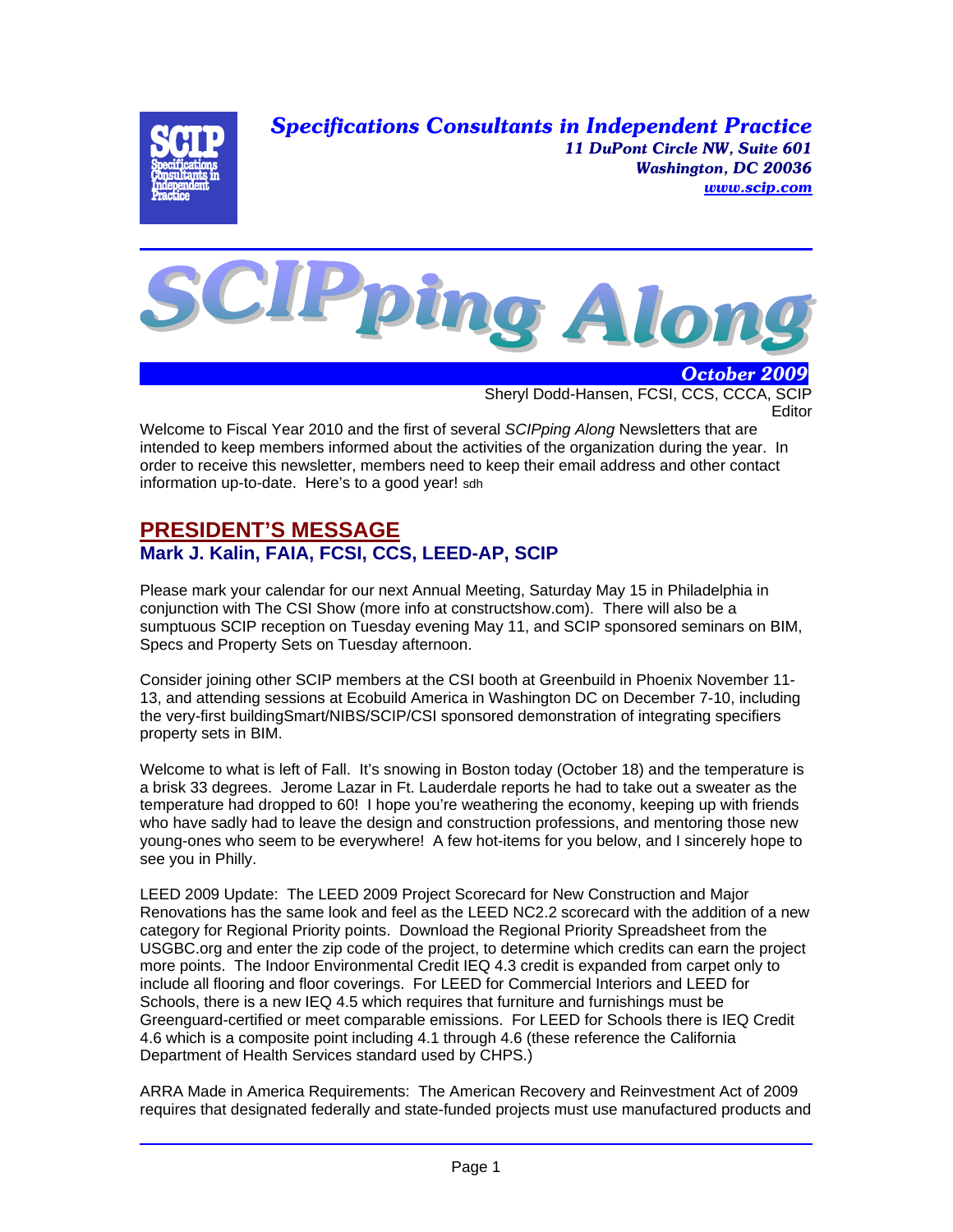un-manufactured construction materials which are sourced domestically. The requirement does not seem to require components be made in the US, just assembled here. For applicability to your projects, download a copy of the legislation and look for the state-by-state breakdown of agencies that must comply for ARRA-funded projects. There is a rigorous procedure for qualifying non-domestic products which includes proof of 25% cost benefit, with a potential consequence of ARRA funding not covering the portion of the project that does not comply.

Architectural Woodwork Standards: Dated October 1, 2009, the new standards published jointly by the Architectural Woodwork Institute, the Architectural Woodwork Manufacturers Association of Canada, and the Woodwork Institute are now available A few stray comments: More field inspections are required for certification. If your specs are silent on how paneling is attached to walls, the default value is for the mill option, typically adhesive; specify mechanical attachment if you want it. Cherry with a water white conversion varnish (crystal clear) meets Class B requirements. Note also that if the Building Code in your area requires a Class I Fire-Rated Assembly the definition has expanded: The entire wall panel assembly – including surface materials, backer, core and adhesive has been tested and is certified as a Class I Fire Rating by UL or another authorized organization, and must be manufactured by an approved company of the certifying agency. Manufacturers of Class I Fire-Rated Wall Surface Assemblies require specific methods of installation and trimming in order to label and certify their products (AWS page 173). Look for seminars in your area.

Legal: A recent legal ruling in Arizona stated that proof of economic financial harm is sufficient to sue a design profession for negligence – not just personal injury or property damage. The Arizona Court of Appeals found that an owner who had to rebuild portions of a project that did not meet accessibility guidelines could sue the architect based on defective plans and specs, when those plans and specs did not incorporate the accessibility requirements – Case reference Flagstaff Affordable Housing v Design Alliance (1 CA-CV 07-0743).

Drafting Culture - A Social History of Architectural Graphics Standards, MIT Press 2009: A fantastic read. The book traces the roots of drafting from 1850, to the publication of the landmark Architectural Graphic Standards in 1932 and later. Fascinating to me as a specifier is the conclusion of the book, which notes the loss of technical expertise in the profession, with a few starchitects getting all the press, and those coming out of school relegated to the drafting positions of the past as they sit in front of their computers hoping for a bright future.

National SCIPo Strike To Start November 1: By an overwhelming majority, members of the Specification Consultants in Post Offices (SCIPo) have voted to go on strike starting November 1st. The SCIPo leadership was unable to establish a collective bargaining agreement with the Designers of America (DOA). Reportedly, the major stumbling blocks were the requirements for specifiers to provide unlimited unpaid overtime without notice, and a new DOA requirement for a day-long class on mind-reading. According to a SCIPo spokesperson, healthcare benefits were not an issue as many SCIPo members are already on life-support. DOA members are reportedly getting ready to write their own specifications, and are signing up in record numbers for classwork from regional COSOC groups (the Change Order Society of Contractors). (humor)

## **PRESIDENT-ELECT'S REPORT Nina Giglio, CSI, CCS, SCIP – PRESIDENT-ELECT**

#### SCIP at the Construct2009

Despite the gloomy economy, SCIP members had a strong showing at Construct2009 in Indianapolis this past June. Again, we thank our sponsors for their generous support of SCIP events. The board met for breakfast on Tuesday morning before Construct2009 opened, to discuss initiatives that the organization hoped to undertake over the coming year, and concerns of how best to assist our membership during these trying times. As the membership gathered at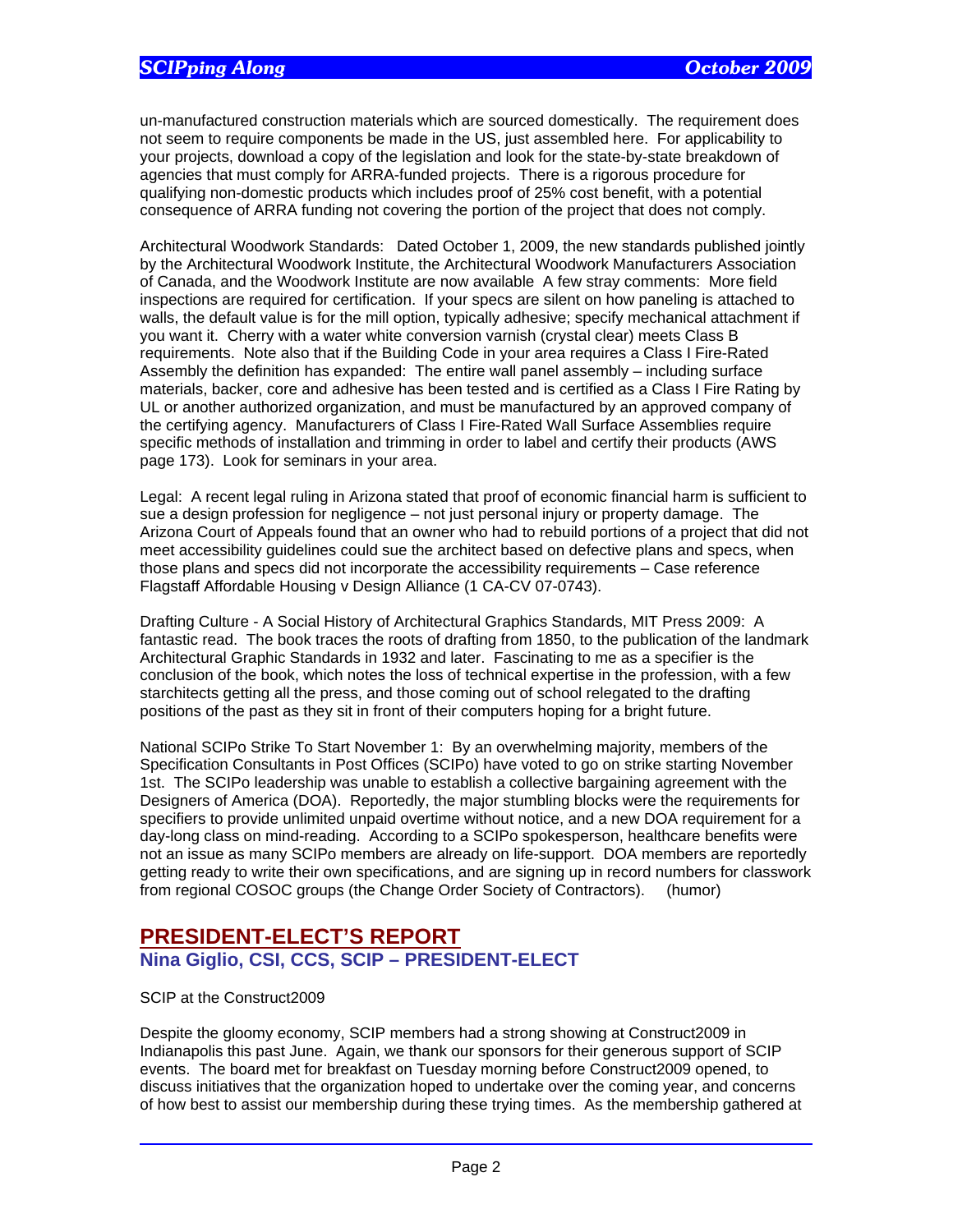the ARKEMA cocktail party on the Tuesday evening we all had a great time visiting with old friends, renewing acquaintances and making new friends. So often we rush through the events during the show that we don't have enough time to visit with each other and catch up. Through the remainder of the week as we attended educational courses, social events and spent time on the show floor, it was obvious the slow construction environment was certainly an elephant in the room.

It was unfortunate how empty many of the aisles on the show floor seemed to be throughout the show, though for those of us that had the chance to visit with people about SCIP at the SCIP booth we had the opportunity to showcase the work of our membership. Thanks go to Linda Stansen for her work in developing the SCIP Booth prior to the AIA show and also thanks to those of you who submitted work to be displayed.

Saturday morning approximately 40 SCIP members gathered for the Annual Meeting, followed by the Discussion Forum. The minutes of the meeting have been posted on the SCIP website. After 41 years, SCIP continues to be a leading force, and a healthy organization of some of the brightest minds in the industry. Though certainly a topic of concern, the economy and the slowed construction industry didn't dominate the conversation, but instead members shared ideas of capitalizing on the hours to do many of the things that we have recently been too busy to do. The Discussion Forum extended into the late afternoon on Saturday, with many of us returning home that evening.

Each time I depart from a SCIP event I have noticed a feeling of rejuvenation, and invigoration. I appreciate each of the members that shared, as I find that I learn so very much from what everyone has to offer.

As we prepare for next year, please be thinking about how you can contribute to SCIP. Elections will be held in the spring and we will be looking for a slate of nominees for each of the positions. Contact Dennis Hall (dhall@hallarch.com) if you are interested in being considered for nomination, or contact any board member if you are interested in getting involved in any capacity.

# **TREASURER'S REPORT & MEMBERSHIP INFORMATION**

## **David Metzger, FAIA, FCSI, CDT, SCIP**

We had a well-attended SCIP annual meeting and Arkema-sponsored SCIP reception, including several recently-joined members, at the CSI Convention in Indianapolis in June. The most enjoyable part of serving as SCIP treasurer continues to be corresponding with members from all over the country, and then meeting them in person at the annual meeting.

This is a reminder that there are still some members who have not yet renewed. Members who have not renewed will be removed from the SCIP on-line roster.

Including those members who have not yet renewed, we have a total membership of 229, consisting of 179 Members, 49 Affiliates, and 1 retired member.

## **VICE PRESIDENT'S REPORT David Lorenzini, FCSI, CCS, SCIP – VICE PRESIDENT, COMMUNICATIONS**

### **Member Database Meets Expectations**

In our last report, we described the goals of our updated online database that would replace the Member Directory that had been in use on the website for about 10 years. On February 8, 2009, the new interactive online SCIP Member Directory went live. After resolving a few early problems,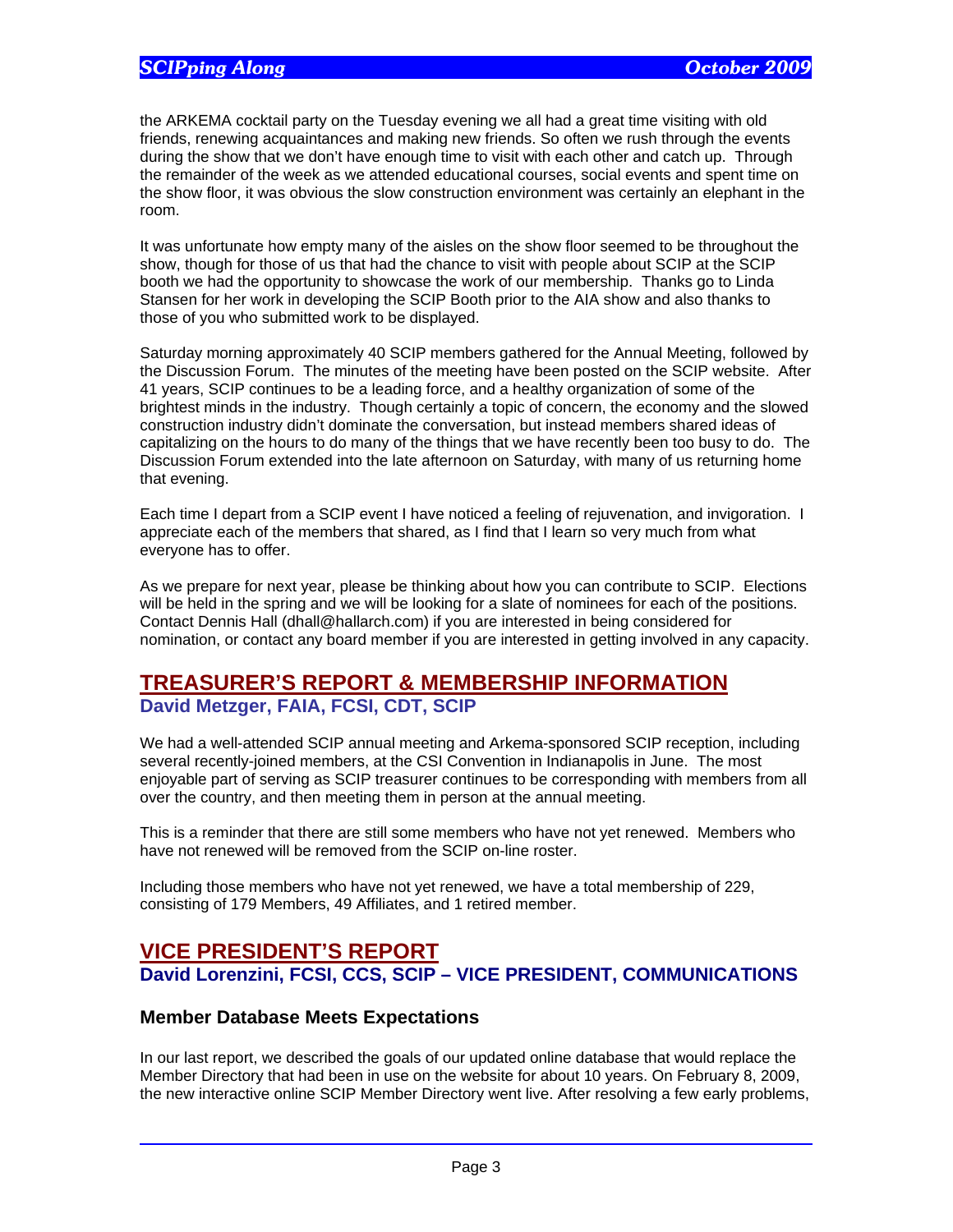the system has been performing well. It has fulfilled its dual purpose of allowing users to conduct narrow searches for members, and to reduce the task of updating the member data that frequently changes. Users can print out a list of members with contact data. It is also unnecessary for the Treasurer to send out a Roster of members each year.

Besides automating member update information, the SCIP Membership Chair (i.e., the Treasurer) uses the database to maintain current membership records. One thing the database will not do, however, is notify the Membership Chair when a member changes his/her email address. Therefore, it is important for members to notify the Membership Chair that their email address has changed. This is necessary since email notifications include member renewals, announcements, bylaws revisions, annual meeting schedules, and reservations for events.

Members who haven't updated their member profiles since the February 2009 debut should be aware that their data is unprotected. Since each member was initially assigned the same default password (by private email), the data of a non-updated member could be revised by anyone who knows the default password. Moreover, a person in the "Member" category (as opposed to the "Affiliate" category) would be losing an opportunity to promote three specialty services to potential clients.

Passwords should be recorded in a safe place since they are only known to the member. Passwords reside on a remote server at the Internet Service Provider (ISP) location and are not available to the Webmaster or to the Treasurer. If a password is forgotten, a member can request a new one at the login screen that is randomly created by the server and sent only to the member. In case of replacement, a member should choose a new password to replace the random one.

Any questions regarding the use of the website member directory, or any problems experienced, should contact the webmaster at webmaster@scip.com.

## **SECRETARY'S REPORT John Carter, CSI, CDT, SCIP – SECRETARY**

#### CSI/SCIP EXCELLENCE IN CONSTRUCTION INFORMATION AWARD

CSI has established a new Award – for "Excellence In Construction Information (EICI)." The Award falls under the CSI Award Committee, and the Task Team is a joint-venture between CSI and SCIP. Eligible Awards will be presented jointly by CSI and SCIP during CSI/Philadelphia activities (May 2010).

#### TASK TEAM

The Task Team consists of 3 CSI members, 3 SCIP members, a CSI Board Liaison and a CSI Staff Liaison. Team Chair will alternate each year between a CSI member and a SCIP member. The 3 SCIP members are Lynn Javoroski, David Stutzman, and John Carter.

#### AWARD DETAILS AND FORMS

There will be 3 categories considered for this Award: Product Documentation Category, Project Documentation Category, and Innovation Category.

SCIP and CSI will start promoting the new Award in the next few months; promotional advertisements will start appearing in the October issue of Specifier magazine.

Instructions and forms are scheduled to be available on the CSI website by the end of September 2009.

#### THE REVIEW PROCESS

Submissions are collected and reviewed annually (this year they are due by January 15, 2010 to be considered for an award in May 2010).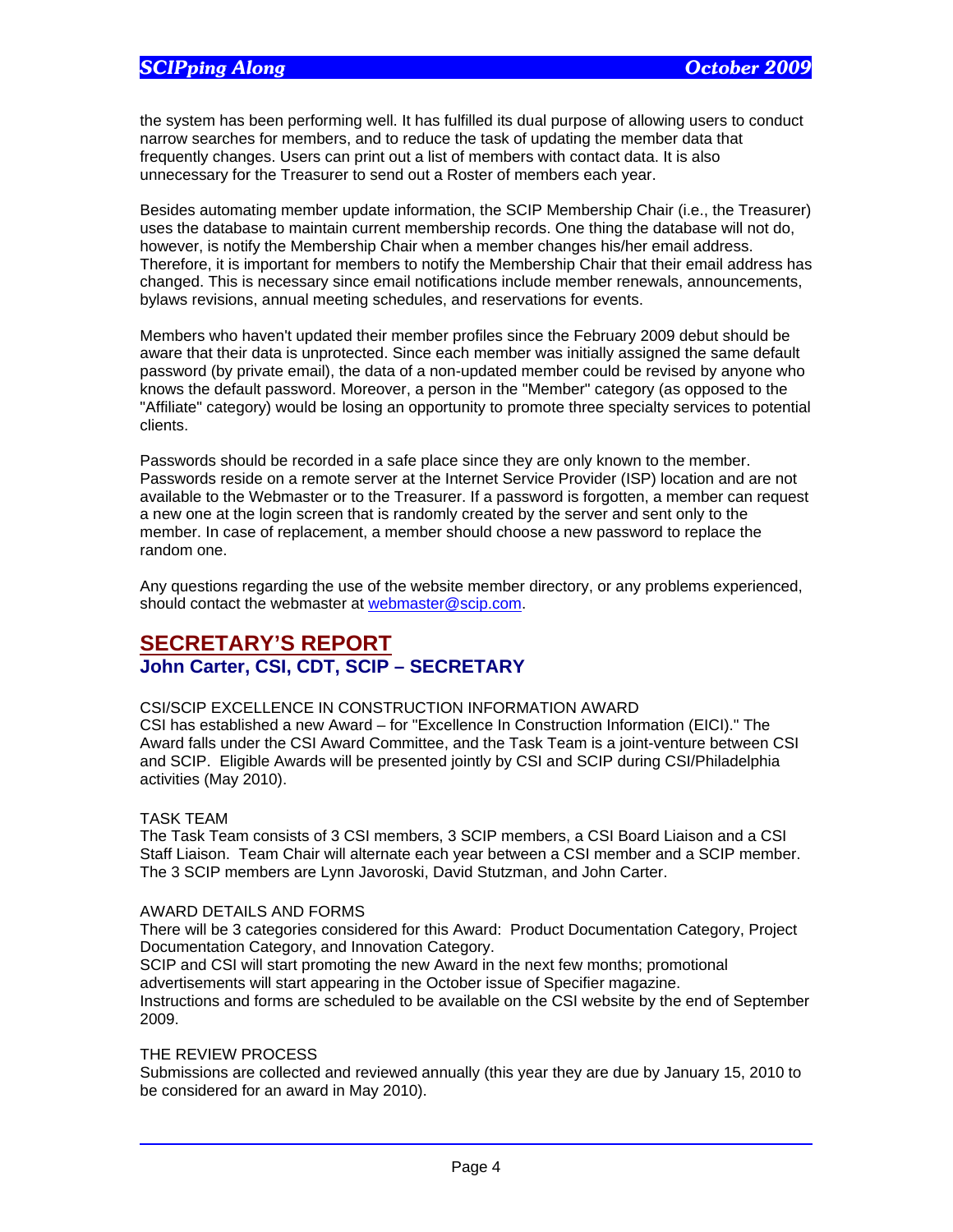Task Team will meet in February 2010 to overview the submissions, then divide them into smaller groups for local/regional review and comment (by a Task Team member and local industry volunteers). Task Team will deliver submission comments to the CSI Awards Committee, for consideration**.** 

## **AFFILIATE DIRECTOR'S REPORT Donald Harris, AIA, CCS, CCCA, CSI, SCIP Affiliate**

In these interesting economic times it is unmistakable, that whether "captured" or independent, it is becoming more difficult to "go it alone." The power of the collaboration of the members of SCIP becomes exceedingly obvious at events such as our Annual Meeting at Construct 2009. The expansion of the SCIP membership and knowledge base represented by the affiliates, in combination with the knowledge and business acumen of the independents, creates a confluence of ideas to make SCIP a unique organization within the specifications community. Continuing our dialogs amongst ourselves and on the usual discussion boards on the internet serve to bring more visibility to our group and highlight the many benefits SCIP provides to the industry at large.

## **IMMEDIATE PAST PRESIDENT'S MESSAGE Dennis J. Hall, FAIA, FCSI, CCS, CCCA, LEED-AP, SCIP**

#### VOLUNTEERS NEEDED

As the Immediate Past President, one of my job responsibilities is to assist the President-Elect in assembling the slate of candidates for Election to the Board. It will not come as a surprise to anyone that the one thing any volunteer organization needs to operate is VOLUNTEERS. Then why is it so difficult to find folks willing to give hundreds of hours of their personal time, away from family and personal activities to run their volunteer organizations? Could it be that we are all busy running our own businesses and working on important professional projects? Or could it be that the lack of monetary compensation is not satisfactory to meet our standards? Perhaps, some are even concerned that their level of experience does not qualify them for running a national organization such as SCIP.

Well, just about everyone in SCIP has all those excuses for NOT participating. Therefore, you have no unique reason not to step up and volunteer to serve on the Board of YOUR organization. Besides, you will have the opportunity to work with a group of highly skilled and motivated individuals, who possess great knowledge and share a passion for written construction documents.

Over the next few months, I will be working to put together the slate of officer candidates and I need your help. You can email me at dhall@hallarch.com or Nina Giglio at ngiglio@hbig.us. Remember, we have your contact information and will not hesitate to use it. So, it is in your best interest to contact us first.

Thanks for the support of SCIP.

## **Meeting Minutes from the SCIP Annual Business Meeting**

Go to http://www.scip.com/2009%20annual%20meeting%20minutes.pdf for minutes of the June 20, 2009 meeting.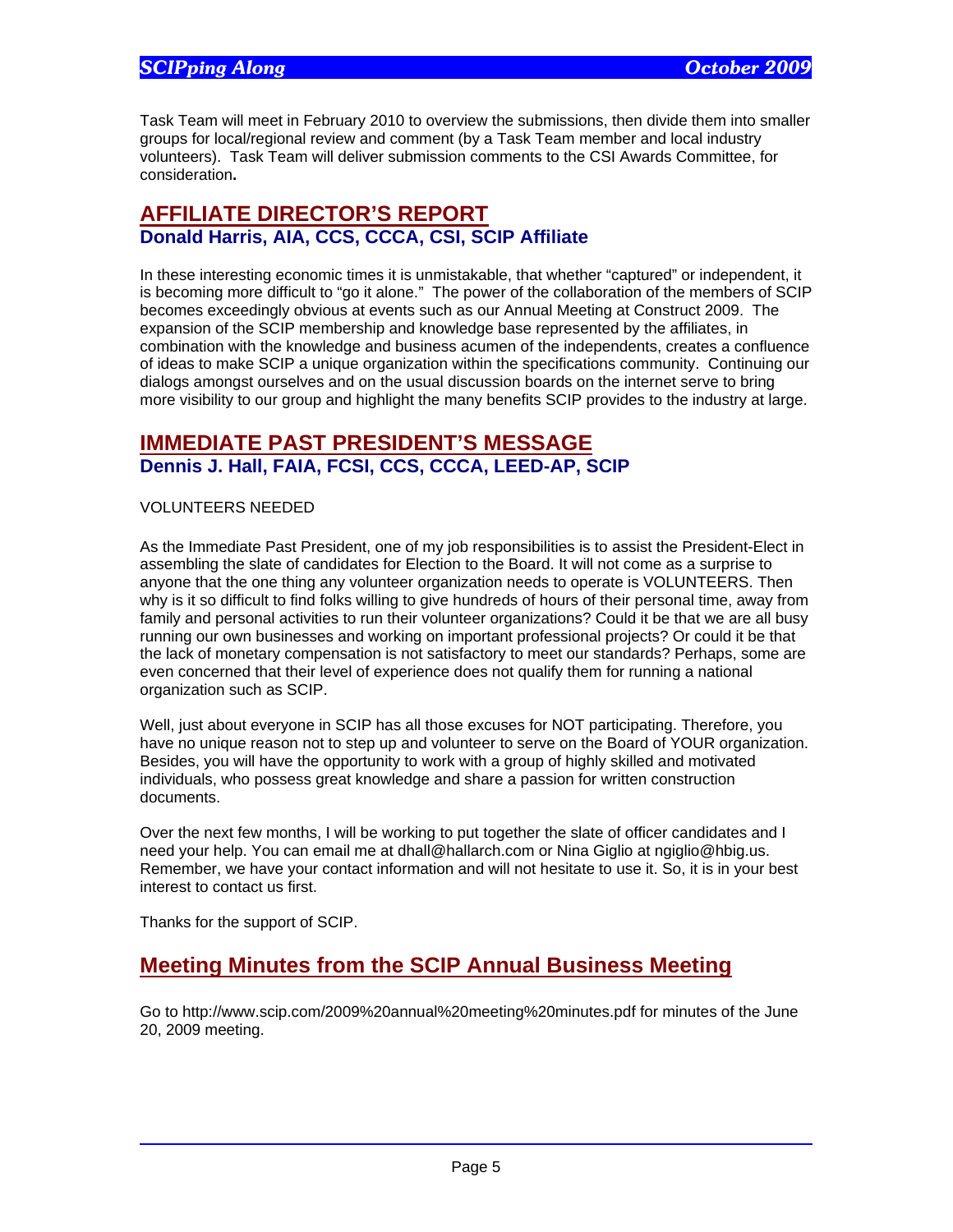# **Group Photo from June 2009 Meeting in Indianapolis, IN**